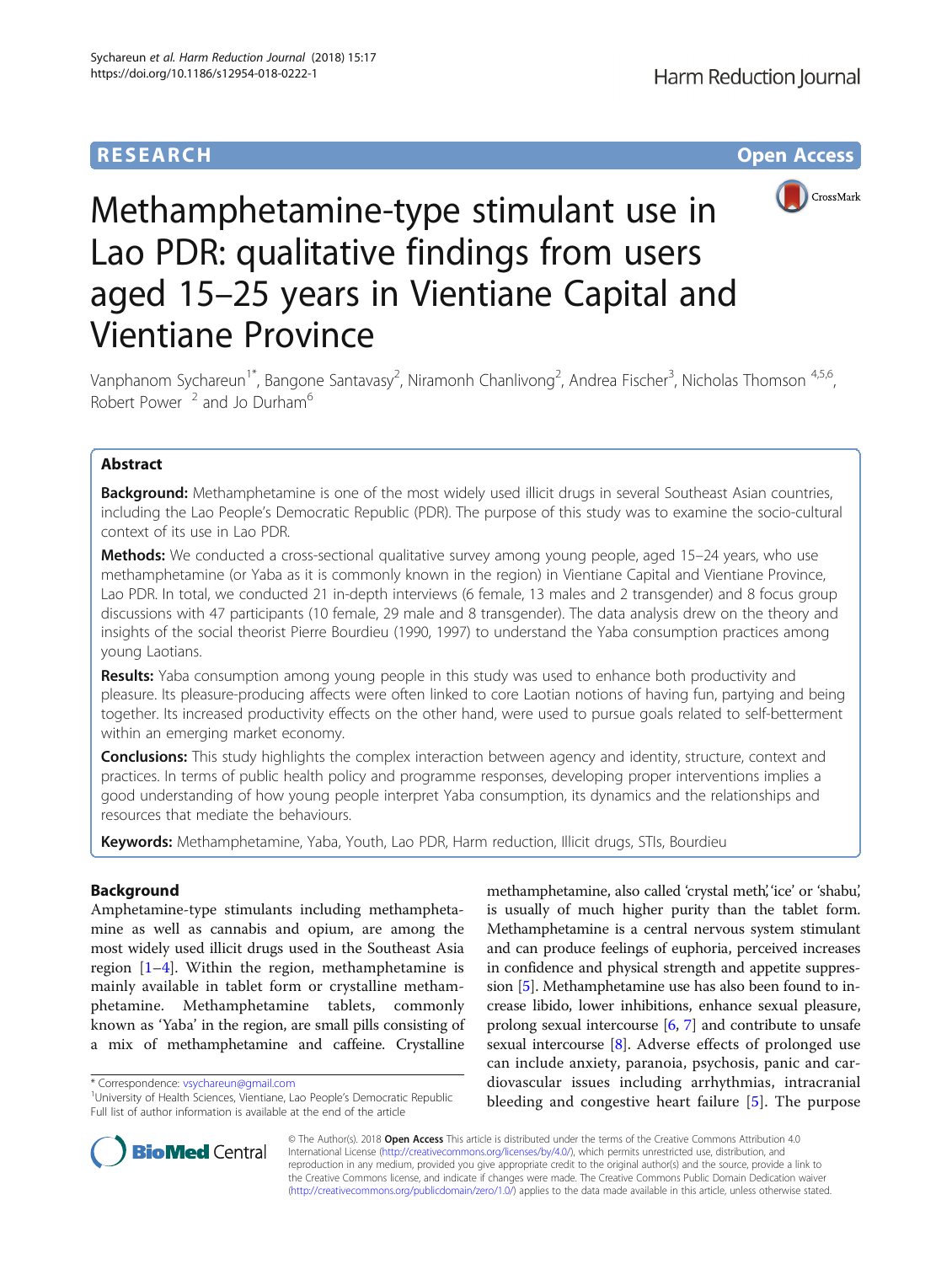of this paper is to examine Yaba use in young people living in Vientiane capital and Vientiane Province in the Lao People's Democratic Republic (PDR), where its use is of increasing concern [[9\]](#page-7-0).

Situated in Southeast Asia, the Lao PDR, borders every country in the Greater Mekong Subregion (Thailand, Cambodia, Vietnam, China and Myanmar), with the northern part of the country forming part of the infamous drug-producing region known as the Golden Triangle [[10](#page-7-0)]. Lao PDR has long been regarded as a major opium producer. In recent years, however, methamphetamine (or Yaba) in tablet form, has entered the market and is now estimated to be more widely used than opium. Initially introduced to East Asia during World War II to enhance soldiers' performance, Yaba has been largely used by occupational workers such as bus and truck drivers. As countries in the region have experienced increased economic development, however, Yaba has expanded into youth culture [\[11\]](#page-7-0), including in Lao PDR where young people's use of Yaba is of particular concern to the government [\[10,](#page-7-0) [12](#page-7-0), [13](#page-7-0)]. For many young people, unlike opium, Yaba is linked with modern youth urban culture and associated with pleasure, improved physical activity and mental alertness [[13](#page-7-0)]. Within the mainstream adult discourse, however, Yaba use is linked to the concerns about urban youth and a shift away from traditional values [\[13\]](#page-7-0).

Yaba is thought to be the cheapest and most widely available illegal drug available in Lao PDR. Accurate data on use is scant with no available figures of those who are considered to be problem drug users (i.e. injecting drug use or long duration/regular use of opioids, cocaine and/or amphetamines [\[14\]](#page-7-0)). A 2009 cross-sectional survey of Yaba users aged between 15 and 24 years in Vientiane Province  $(n = 443)$  reported the mean age of initiation was 16.4 years  $(SD = 2.475)$ ; inhalation or smoking  $(90\%)$  were the main routes of administration with minimal rates of injecting [[15](#page-7-0)]. Concomitant Yaba use with alcohol (98.6%,  $n = 436$ ) and tobacco (86.7%,  $n = 384$ ) was also reported [\[15\]](#page-7-0). Furthermore, at approximately 95% of people treated for drug use within the country in recent years, the proportion of people receiving treatment for methamphetamine tablets was the largest. Since 2013, the policy response has shifted from detention to community-based treatment, with approximately 98% of people treated for drug use at the Somsanga Treatment and Rehabilitation Center, in Vientiane capital, in 2013 and 2015 Yaba users. This is in contrast to the other treatment and rehabilitation centres in the country where most people are reported to be treated for heroin, alcohol, inhalants and cannabis use. Somsanga however was the only centre providing specialised treatment for Yaba and other amphetamine-type substances, and this may account for the difference. Since 2013 more treatment centres are now available that can treat people with Yaba addictions but the number of cases are not available [\[9](#page-7-0)].

While the pharmacological effects of Yaba are important in understanding young people's use of the drug, socio-cultural context is also important in understanding how young Laotians experience its use. Yet, despite the increase in Yaba use, to date, there have been very few qualitative studies that have examined the socio-cultural context of Yaba consumption in the Lao PDR. In this paper, we present our qualitative findings from a larger study to illustrate the interplay between agency and identity, structure and young people's Yaba use in Vientiane Capital and Vientiane Province, Lao PDR.

#### Theoretical framework

To understand Yaba consumption among young people, the present study drew on the work of Pierre Bourdieu [[16](#page-7-0)–[18](#page-7-0)]. Three concepts that are fundamental to Bourdieu's work are field, capital and habitus [\[17,](#page-7-0) [18](#page-7-0)]. A field for Bourdieu is a social space characterised by regularity and norms, in which actors struggle for reward, as in a game [[17](#page-7-0), [18\]](#page-7-0). It may be a specific profession or industry or a larger structure such as a social class grouping [[19](#page-7-0), [20\]](#page-7-0). Individuals live and act in overlapping fields, within which there are distinct social hierarchies and power relations, where certain agents have the power to set out the 'rules of the game' [\[17](#page-7-0), [18,](#page-7-0) [20](#page-7-0)]. These fields develop historically and are both cultural and social phenomena with earlier structures, cultures and fields continuing to exist in some way as other fields evolve. Writing about the concept of field as a site of struggles, Moore [\[21](#page-7-0)] explains how dominant research disciplines have focussed on risk factors associated with drug use while ignoring the pleasure inducing affects of illicit drugs.

Capital is embodied in economic, cultural, social and symbolic forms and helps determine a person's position in a social field [\[17](#page-7-0), [18\]](#page-7-0). Economic capital refers to material and financial assets and other forms of income such as wages. Cultural capital describes the skills and knowledge that are considered legitimate and useful in the dominant society. Social capital relates to social connections, the utility of which depends on the depth and breadth of one's social networks and the volume of material resources held by people within these networks [[17,](#page-7-0) [18\]](#page-7-0). Social capital is not necessarily a given, but something that must be continually invested in, individually or collectively, consciously or unconsciously to establish or reproduce social relationships that have value [[17\]](#page-7-0). A number of scholars have identified the role of social capital and social networks in producing and maintaining drug use [\[1,](#page-7-0) [22](#page-7-0)–[25\]](#page-7-0).

Symbolic capital is any form of capital that is given positive recognition by relevant actors within the field [[17,](#page-7-0) [26\]](#page-7-0) and can relate to any form of capital when it obtains an explicit or practical recognition in a specific field. These different capitals are inter-independent;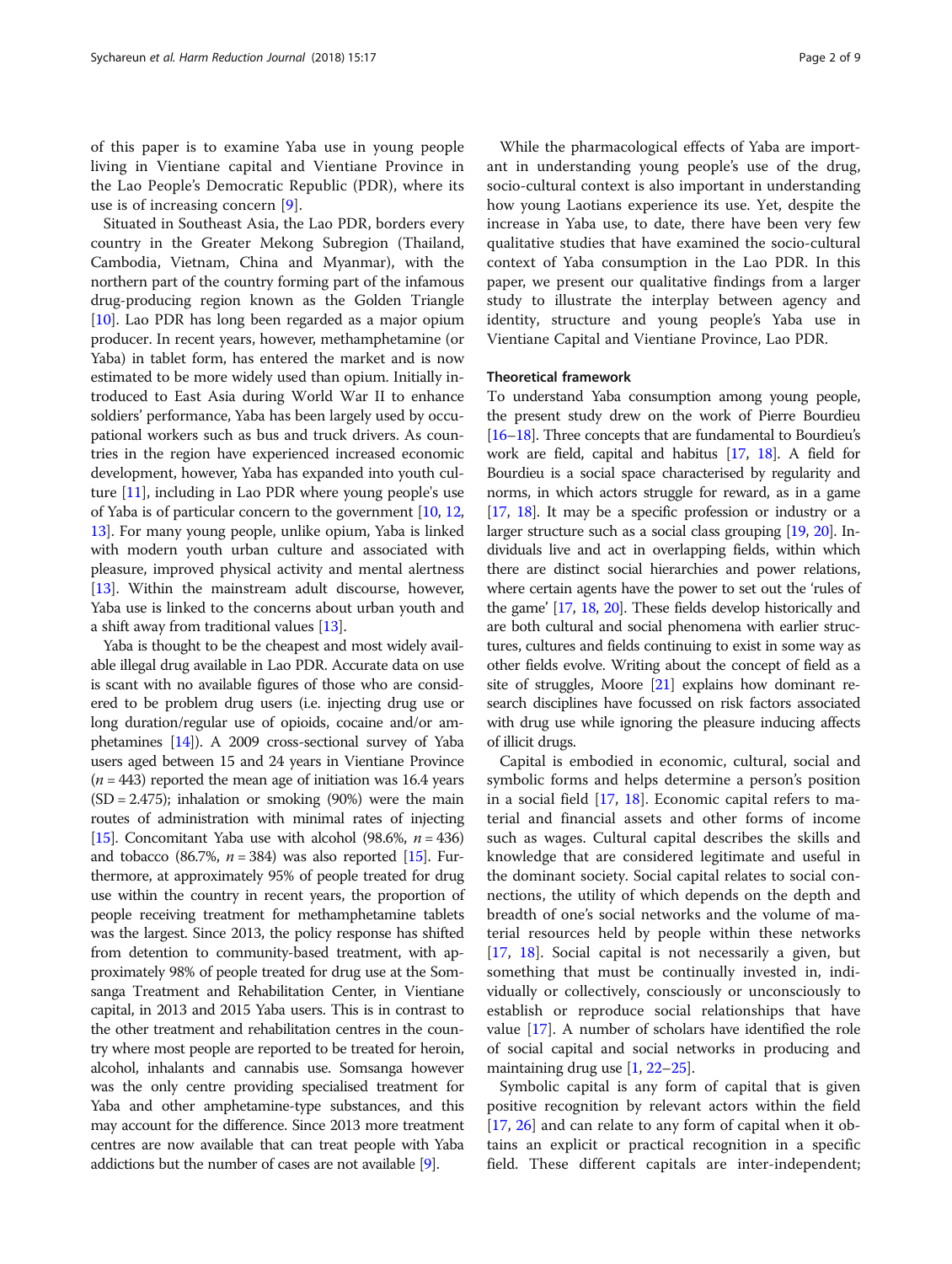The concept of habitus provides a means to understand social actions [[21\]](#page-7-0). For Bourdieu, habitus is a personal set of cognitive, deeply engrained dispositions that guide what people think and how they act. Habitus develops through socialisation, with people who move through similar social contexts acquiring similar habitus, allowing the development of a 'logic of practice', inculcating in people a 'worldview', based upon their position, helping to explain how we act in the world, what we aspire to and our consumption preferences [\[18\]](#page-7-0). In other words, habitus includes propensities to act and are acquired over the life course, with action learned in a specific social environment. Habitus provides a way of understanding localised strategic actions and is the link between individual agency, capital and the structural constraints that shape health-seeking practices [\[22](#page-7-0)]. Lunnay and colleagues in a study of alcohol consumption among young females, showed how social drinking was part of and reflected participants' 'habitus' and socially constructed view of the world [[27\]](#page-7-0). They explain how young female drinking provides an opportunity for gaining symbolic capital conferring upon the young female a sign of distinction within a wider habitus [[27\]](#page-7-0).

Drawing on the work of Bourdieu, Rehbein argues that society can be understood as a bundle of layers that comprise social structures from different historical times. Rehbein [\[28\]](#page-7-0) calls these layers 'sociocultures' within which different recourses are ascribed value. These sociocultures also contribute to the development of habitus and given that each socioculture is socially differentiated, the habitus acquired within one socioculture is also differentiated.

#### Methods

The study is part of a larger research project which included a survey and qualitative interviews. This paper documents the qualitative data collected through indepth interviews and focus groups discussions (FGDs).

#### Setting

The study was undertaken in Vientiane Capital and Vientiane Province. Vientiane Capital is the largest city in the Lao PDR and the centre of its economic growth. An increasing number of young people are migrating from rural areas to Vientiane Capital and Vientiane Province for work or study [\[23](#page-7-0)]. Six districts in Vientiane Capital (Chanthabuly, Sikhottabong, Sisattanak, Saysetha, Saythany and Hadxayphong) and five districts in Vientiane Province (Phonghong, Viengkham,

Thourakhom, Keooudom and Vangvieng) were selected for this study based on high estimates of a current number of Yaba users in these areas. In each site, 'hot spots' where young people and drug users congregate were identified and mapped.

#### Sampling

This study was part of a larger study, which included a survey and qualitative interviews. After identifying and mapping places with five peer educators, where young Yaba users gather, purposive, snowball sampling was used to recruit participants. The inclusion criteria for study participants were (1) 15–24 years of age, (2) Lao citizens living in the province for at least 3 months, (3) current or former Yaba user (current users were defined as those who used Yaba at least once during the 3 months prior to the survey (we selected 3 months because we wanted to capture as much as possible the events of Yaba use); former users were defined as those who used Yaba at least once in the 2 years prior to the survey) and (4) ability to communicate with the research team verbally in Lao. For the qualitative component, which is the focus of this paper, participants were recruited from the quantitative component of the survey  $(n = 443)$  to reflect the gender make-up of the quantitative component. Reflecting the initial survey, we recruited a mix of students and those who had already graduated and a mix of genders.

#### Data collection

In-depth face-to-face interviews and FGDs were conducted to gain a better understanding of the sociocultural context of Yaba use. Using an interview guide, aspects such as initiation into Yaba consumption, consumption patterns, reasons for use, and sexual pleasure and sexual risk under the influence of Yaba were explored. We included sexual risk because unprotected sex and multiple sexual partners have been associated with drug use. The interview guides used for the in-depth interviews and FGDs were open-ended to allow participants to focus on the issues that were important to them and to give the interviewer the flexibility to follow up or clarify on certain areas of interest [\[29](#page-7-0), [30](#page-7-0)].

A total of eight FGDs were undertaken (one FGD for transgender, two FGD for females, two mixed group of male and females, two mixed group of male, female and transgender and two FGDs for males). Individual interviews were conducted with 20 Yaba users (6 females, 12 males and 2 transgender people) selected by the peer educators.

Interviews and FGDs were conducted in places convenient for the participants, such as temples, referral centres and the peer researchers' homes. Interviews and FGDs were audio-recorded using a digital recorder,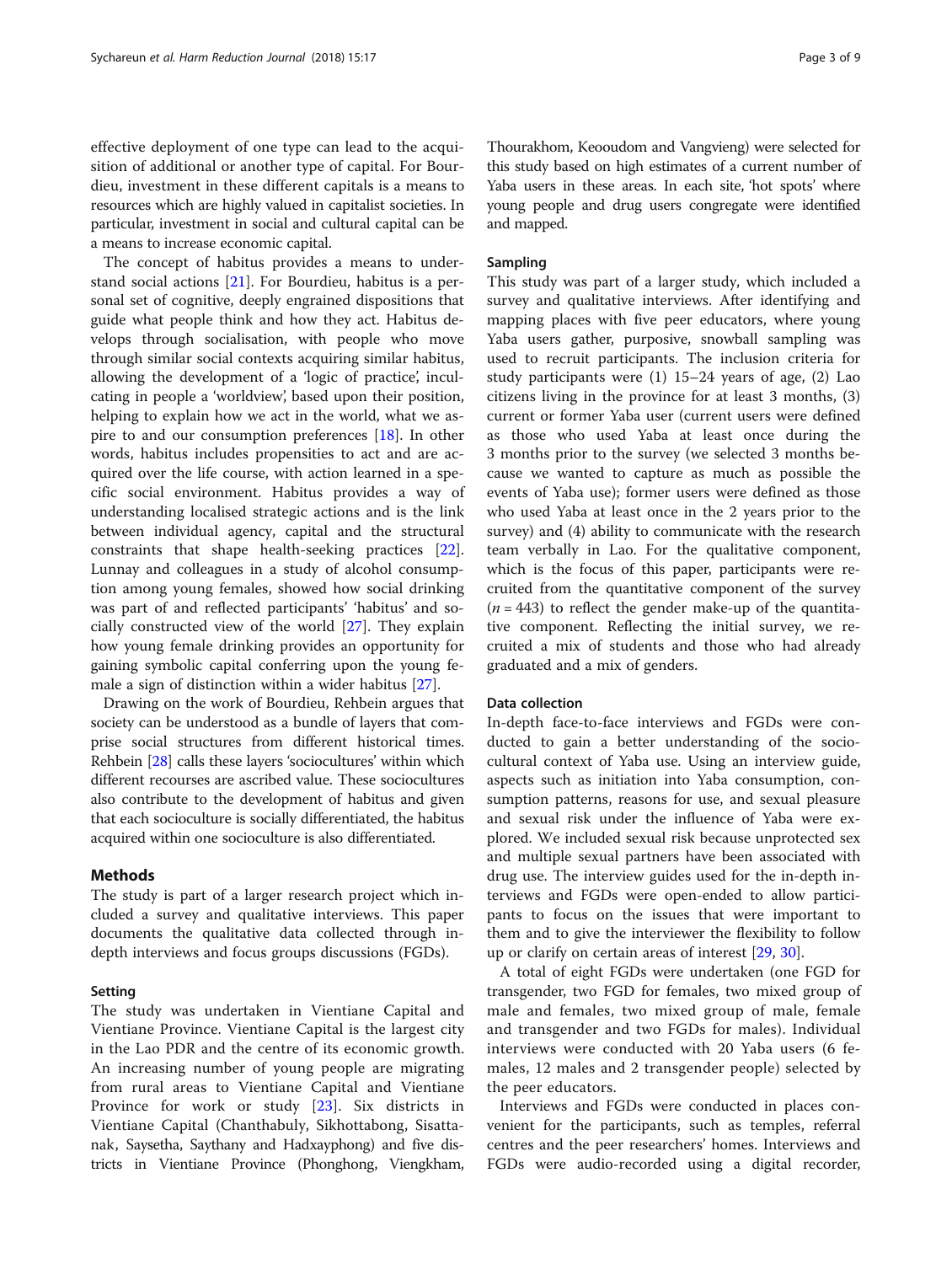transcribed by a professional transcriptionist and translated into English. Personal identifiers were removed. Discussions ranged from 45 min to 3 h. Participation was voluntary, and written consent was obtained in every case. Reimbursements (condoms and 50,000 Kip in cash, equivalent to USD 6.5) were provided to study participants to compensate for their time.

#### Data analysis

The transcripts were read and re-read and manually coded using a combination of inductive and deductive approaches [[29,](#page-7-0) [31\]](#page-7-0). Key issues, concepts and themes were identified a priori including, for example, the role of peers and social networks, this did not prevent, however, other themes emerging as we read and re-read the transcripts focusing on the meaning of the participants and specific observations to detect themes and patterns in the data  $[32]$  $[32]$  $[32]$ . We subsequently used a deductive approach drawing on Bourdieu's theory of habitus, field and capital, focusing for example on resources, disposition, choices and the context of Yaba use to help explain the findings [[26](#page-7-0)]. The objective of the analysis was to use Bourdieu's concepts to reveal participants' specific interests, identify how individuals were positioned within their social field and their access to capital (e.g. social, economic, cultural), the strategies they employed in the accumulation of capital and how these interests reflected or become sources of capital [\[26\]](#page-7-0). Throughout the analytic process, researchers moved back and forth between the entire data set and the coded extracts discussing relevant issues as they arose with analysis continuing throughout the writing process [\[33\]](#page-8-0).

#### Ethics

Ethical reviews were conducted by the steering committee established to oversee this study and the Ministry of Health/Ministry of Foreign Affairs. The research proposal received formal ethical approval from the National Ethical Committee for Health Research, Ministry of Health in March 2008 (Ref: 168/NECHR), Lao PDR. Transcripts were de-identified to ensure that the study participants could not be traced.

#### Results

#### Demographics

Twenty people (6 female, 12 male and 2 transgender) completed the in-depth interviews. Forty-seven people (10 female, 29 male and 8 transgender) participated in a total of eight FGDs. Of those interviewed, 60.8% were male, 24.6% were female and 14.6% were transgender, all aged between 15 and 25 years. Just over half (53.6%) were from Vientiane Province, and the remaining 46.4% were from Vientiane Capital. Twelve participants were students, and the rest were either employed in the

informal sector including small trade, manual labour and farming or unemployed. One person referred to her occupation as being a housewife. The majority of participants had completed secondary level education.

Most participants started using Yaba around the age of 15 years old, with a range from 12 to 22 years old. Interviewees had used Yaba for 5 years on average (ranging from a few months to 14 years). Among the Yaba users surveyed, 45.8% admitted to being current users, with the average duration between first use and becoming a regular user (defined as use at least once a month) of 58.7 days. Most reported using used Yaba approximately 2–3 days per week in the 3 months preceding the study, typically with friends, at a partner's house or in their own homes, mainly for recreation and to increase productivity. None of the respondents reported injecting Yaba.

#### Yaba use, social networks and pleasure

Many of the respondents expressed a strong sense of being an active part of a social group, and almost all were introduced to Yaba by their friends, with the desire for group inclusion an instigator for Yaba use. While the participants operated in different fields, the sense of belonging, being supported, accepted and having fun were important in being part of a social group that used Yaba, and where there was an inherent acceptance of its use. Participants described buying or being given Yaba from friends with no participants reporting buying Yaba from strangers.

In Bourdieu's terms, Yaba use became naturalised due to the particular social influences and interactions within participants' networks. This link between social structure and practice shows how cognitive and motivating structures related to Yaba use became internalised as a viable option for being included in and having fun within a social group. The following interview excerpt helps illustrate comments made by both males and females. It helps to highlight the social pressure within participants' peer groups or fear of being excluded and the potential of losing social capital by not acting according to the 'rules of the game' if they did not take Yaba.

'I use Yaba because my friends persuaded me to. If I don't use it my friends will not want to meet with me or socialise with me, or they will not call me to go out with them anymore.' (Male, 21 years old)

Most of the respondents in this study smoked Yaba. With this method, the pills were usually heated with a cigarette lighter in a piece of foil shaped as a boat and the fumes inhaled. This usually took place with friends in social or recreational settings such as a friend's house, a school toilet or dormitory, a nightclub or in a rice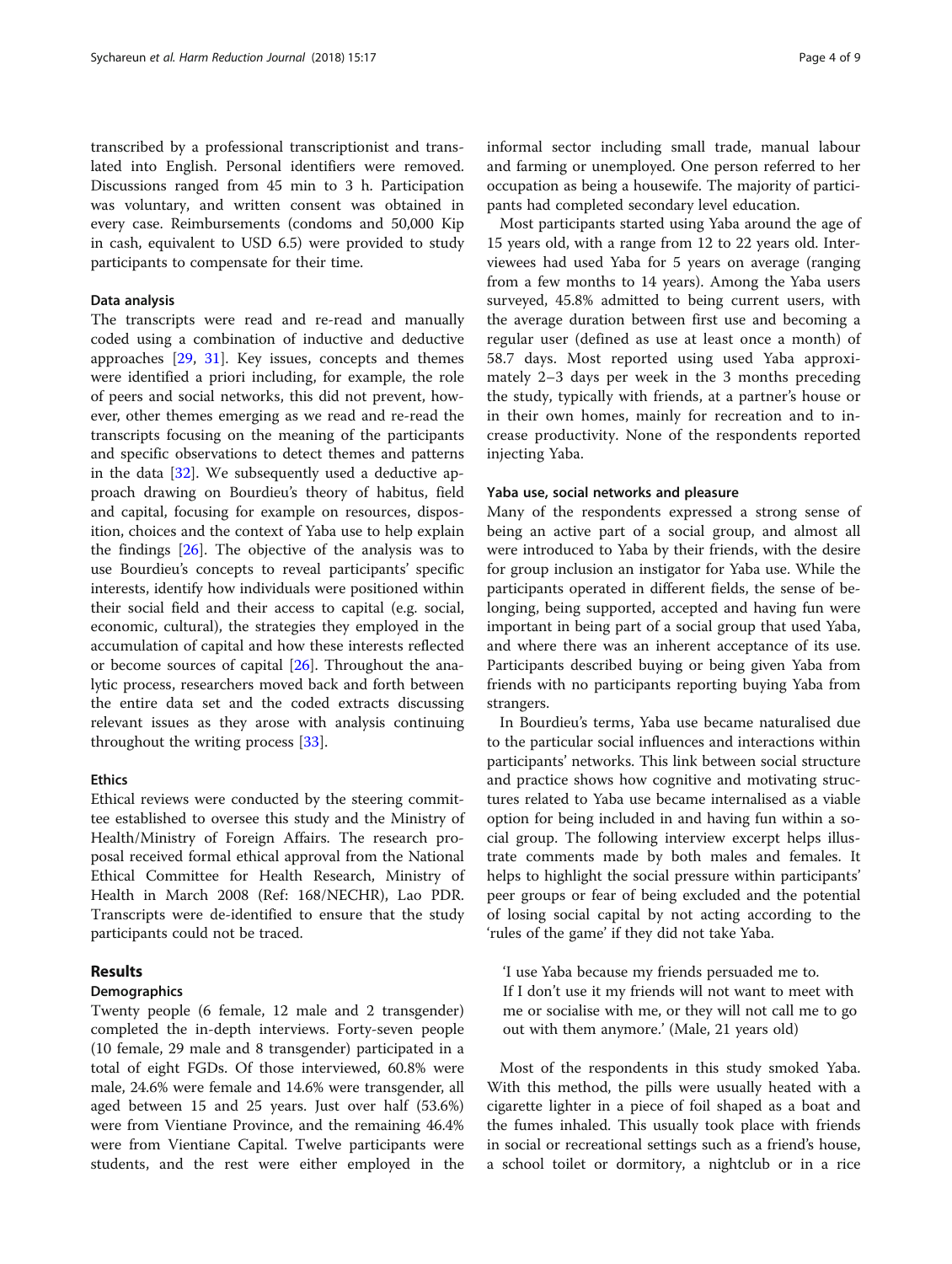field. While Yaba may be ingested orally, smoking was preferred not only because of the greater euphoric effect but also because smoking Yaba with friends formed a ritual or social activity that added to a sense of solidarity. In this way, Yaba use was linked to being with friends and enjoyment, suggesting a desire for social capital one motivator for its use. Within Lao PDR, across different milieu being with friends and enjoying oneself, having fun (muan), partying (bun), being together and relaxing are fundamental to one's habitus and basic understanding of a good life.

#### Yaba use and symbolic capital and gender identities

Symbolic capital relates to anything that bolsters social status and is recognised by social agents as having value in a social context. Not belonging to the political or economic elite, the relatively low cost of Yaba also allowed participants to purchase a commodity initially used by young, well-connected young people, elevating their status, allowing them to consume a 'modern' drug (unlike opium for example), conferring symbolic capital within the young person's social network. In Bourdieusian terms, by engaging in Yaba consumption, participants were entering into a game-like scenario where they could make social gains through Yaba consumption.

Some participants talked about how Yaba use gave them other attributes which they valued, such as becoming more extroverted and sociable and able to 'dance all night' (male respondent, 21 years). They talked about being more productive and about having better academic performance—attributes valued in the Laotian consumer society—and having increased self-esteem and confidence. Within this context, Yaba use could be transformed into a value-laden commodity that as with 'dancing all night' conferred social distinction or reputation, through a way of being that represented the 'popular aesthetic' within participants social networks [\[16](#page-7-0)] as well as having fun.

#### Yaba use, productivity and gender identities

Yaba consumption enabled participants to balance the demands of 'modern' and 'traditional' society with its performance-related effects used to maximise individual achievement at school and work. Participants felt Yaba use helped them manage the worries associated with earning a living and participating in a consumerist culture, while at the same time conforming to traditional norms of masculinity and femininity. While both males and females talked about Yaba use creating increased sexual desire and pleasure, males also emphasised protracted sexual encounters boasting about their virility and sexual prowess through sexual performance, and a masculine habitus, with Yaba also a means to new and pleasurable experiences.

'Yaba has an effect on sexual desire because it helps prolong sexual intercourse. One can have sex all night.' (Male, aged 20 years)

Some female respondents mentioned they used Yaba because they valued its weight-reducing properties. This may be related to the growing pressure on young Lao women to be slim in the modern Lao society.

'I use Yaba with my friends for more energy and losing weight.' (Female respondent, 19 years.)

While the wider social and family culture did not sanction Yaba use, its stimulating effects were reported to enable users to perform better in most of their daily activities including taken for granted gendered practices. In balancing the demands of the market economy and maintaining their gendered roles, some female respondents observed for example, that Yaba use gave them the energy to complete their traditional household tasks, with a practice rooted in a gendered habitus. As one person explained:

'After taking Yaba, I can work for longer and am not lazy, so when my parents ask me to do housework I can do everything.' (Female respondent, 20 years.)

In this way, they created a positive self- and familyidentity by conforming to gender norms. These examples show how Yaba use can contribute to a positive feedback loop, tipping young people's attitudes and dispositions towards the positive aspects of Yaba use, despite its unacceptability among family and the broader community. Many respondents noted, for example, that even though Yaba consumption was an important part of belonging to a peer group, its use meant they were often alienated in other social spheres where Yaba use was derided. Thus, while Yaba use built social capital in particular fields and related to fun, pleasure, belonging and increased productivity, it could also be a negative experience related to social dissociation and marginalisation, due to its inconsistency with cultural ideals and the habitus of other social groups. As noted by one:

'We are not like other members of the community, we are excluded and they do not pay any attention to us.' (Male respondent, 25 years)

As seen earlier, however, Yaba use was not necessarily taken as a way to deviate from social norms. Rather, Yaba use was mainly based on the desire to acquire valued forms of capital, avoid being excluded by one's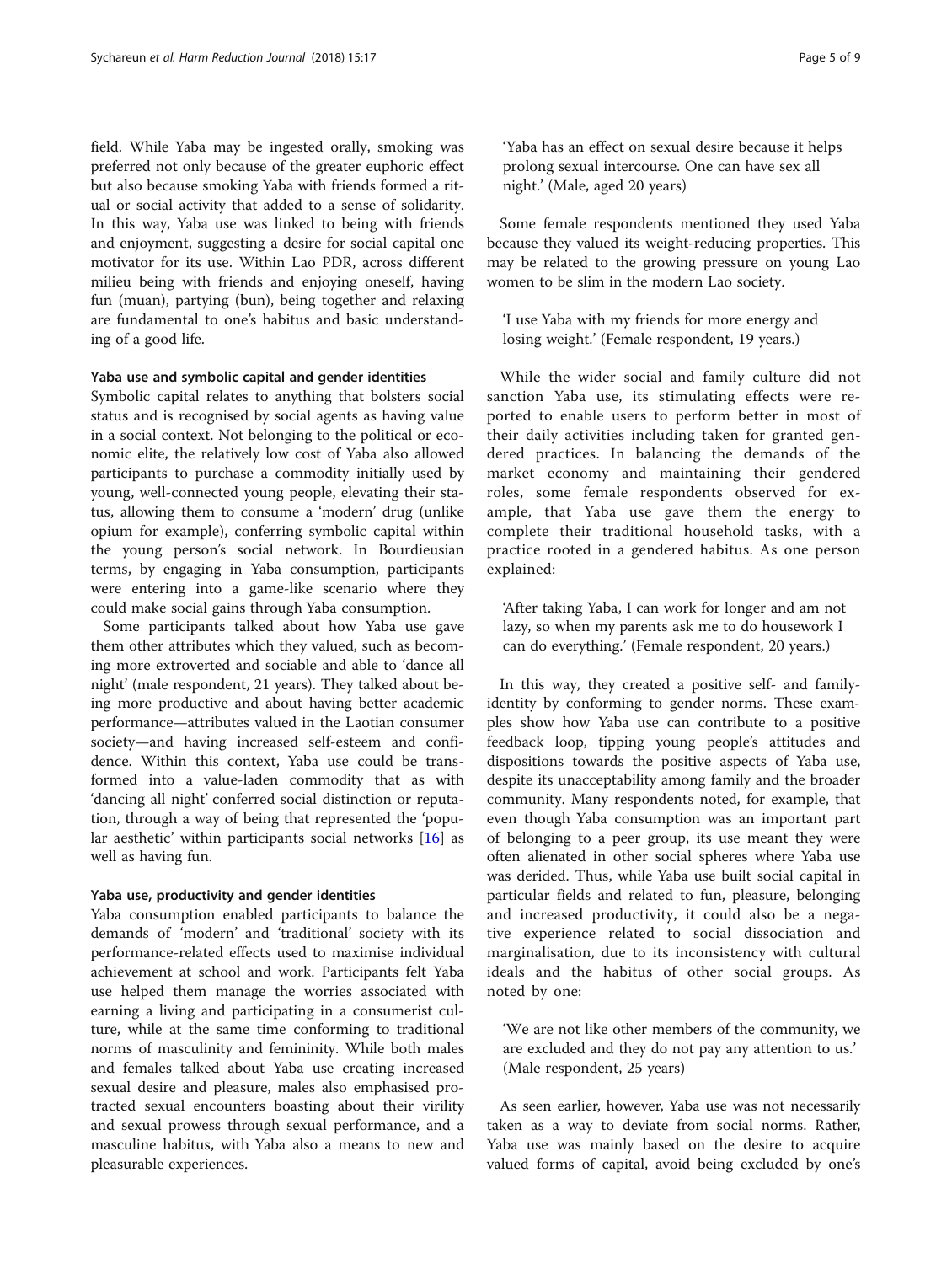social network and perform in relation to both gendered habitus and the demands of the market economy.

In spite of the potential risk associated with Yaba use, participants said that these risks had not been considered when they first tried Yaba. Participants also reported that Yaba consumption was seen as a legitimate way of reducing other health risks such as mental stress due to school or family pressures, tiredness, interpersonal conflict and poor relationships with parents. The following excerpt provides an example of this:

'I had an argument with my mother on my birthday, then I went to see my friends and they asked what happened. Then they persuaded me to use Yaba …… I felt relaxed and stopped worrying about my family problems.' (Male respondent, 15 years.)

Alcohol, tobacco and marijuana were mentioned as being consumed in conjunction with Yaba. Somewhat paradoxically, given the relatively high level of acceptance of alcohol use within Lao PDR, some young people said they took Yaba to reduce the risks of being drunk when taking alcohol. For these youngsters, Yaba use was considered valid and desirable within their social context, while being drunk was not. This shows how Yaba use allowed participants to distinguish themselves from young people in other scenes, while earning status within their own. In this way, Yaba users in this study enacted particular logic of practice whereby Yaba use was acceptable but excessive alcohol use was not.

The effects of Yaba consumption on sexual risk were different in men and women, although both reported multiple sexual partners and inconsistent condom use when engaging in sexual intercourse under the influence of Yaba. For females, in particular, negotiating condom use is often difficult, regardless of Yaba or other substance use. This relates to the gendered rules of the game or structure of the field of heterosexual encounters that typically precludes assertive sexual demands such as condom use. Bourdieu (1990) called this 'amor fati' or 'love of one's fate', whereby social agents refuse to do something that is already denied to them (in this case successfully negotiate condom use) and is reflective of cultural rules entangled within a given field of social interaction with female bodies embedded in sociocultural norms in a patriarchal culture. The concept of habitus also helps to explain how having multiple sexual partners and unprotected sex can become second nature.

Accessing economic capital was often necessary for securing access to Yaba and while relatively cheap, a number of young men and a few women in this study reported either exchanging sex for Yaba or exchanging sex for money to buy Yaba. The interviews suggested however that this transactional sex was informal and occasional, occurring within participant's social networks.

Some respondents had considered quitting Yaba. Family or community disapproval was the main reasons for considering this. Participants who said they had tried to stop before had tried to do so by staying away from friends, avoiding areas where they knew there would be dealers and engaging in other recreational activities or meditation. While family understanding and support were seen as a crucial element of giving up Yaba, many users were estranged from their families or were in frequent conflict with them because of their Yaba use. Efforts to abandon Yaba were therefore often thwarted as seeking social inclusion and a sense of belonging and valuing the productive effects of Yaba they returned to their peer networks and resumed Yaba use.

#### **Discussion**

There are few qualitative studies examining Yaba consumption in young people in the Lao PDR, an issue that is rapidly becoming a public health concern [\[2](#page-7-0)]. Our findings support those of others  $[1, 25, 34]$  $[1, 25, 34]$  $[1, 25, 34]$  $[1, 25, 34]$  $[1, 25, 34]$ , which have similarly highlighted the inextricable link between social networks and drug use, and the association between Yaba and lowered inhibitions, social bonding, fun and enjoyment and can confer distinction to groups and strengthen ties to friends  $[11, 21]$  $[11, 21]$  $[11, 21]$  $[11, 21]$ . Of concern, is most of the participants first used Yaba when they were 15. The place of Yaba use was similar across genders and included schools, workplaces and entertainment venues. Yaba's performance-enhancing effects were directed towards improving performance through academic achievement (cultural capital), increasing economic activity and pleasing family by undertaking gendered practices. Through these processes, Yaba users further developed a taste for Yaba because of its use-value. These findings on the relationship between drug use pleasure and performance echo those found elsewhere in the region [\[13,](#page-7-0) [35](#page-8-0)–[39\]](#page-8-0) and more globally [\[21,](#page-7-0) [27\]](#page-7-0).

In many of our interviews, Yaba use was linked with the core Laotian concepts of pleasure, including having fun, partying, being together and relaxing. Rehbein suggests that these four concepts can be summarised under the term 'pen kan eng', which approximately translates to letting go or acting according to one's habitus [\[28](#page-7-0)]. The pleasure-producing effects of Yaba therefore, can be seen to link Yaba users to the socioculture in which their habitus has developed. At the same time, it can be linked to the emerging consumer milieu whereby Yaba is a pleasure commodity and part of youth urban culture. Unlike their parents, young Lao living in urban areas are growing up in an increasingly consumerist culture with increased competitiveness [\[13,](#page-7-0) [40\]](#page-8-0). The extra physical energy provided by Yaba helped users work hard as they learn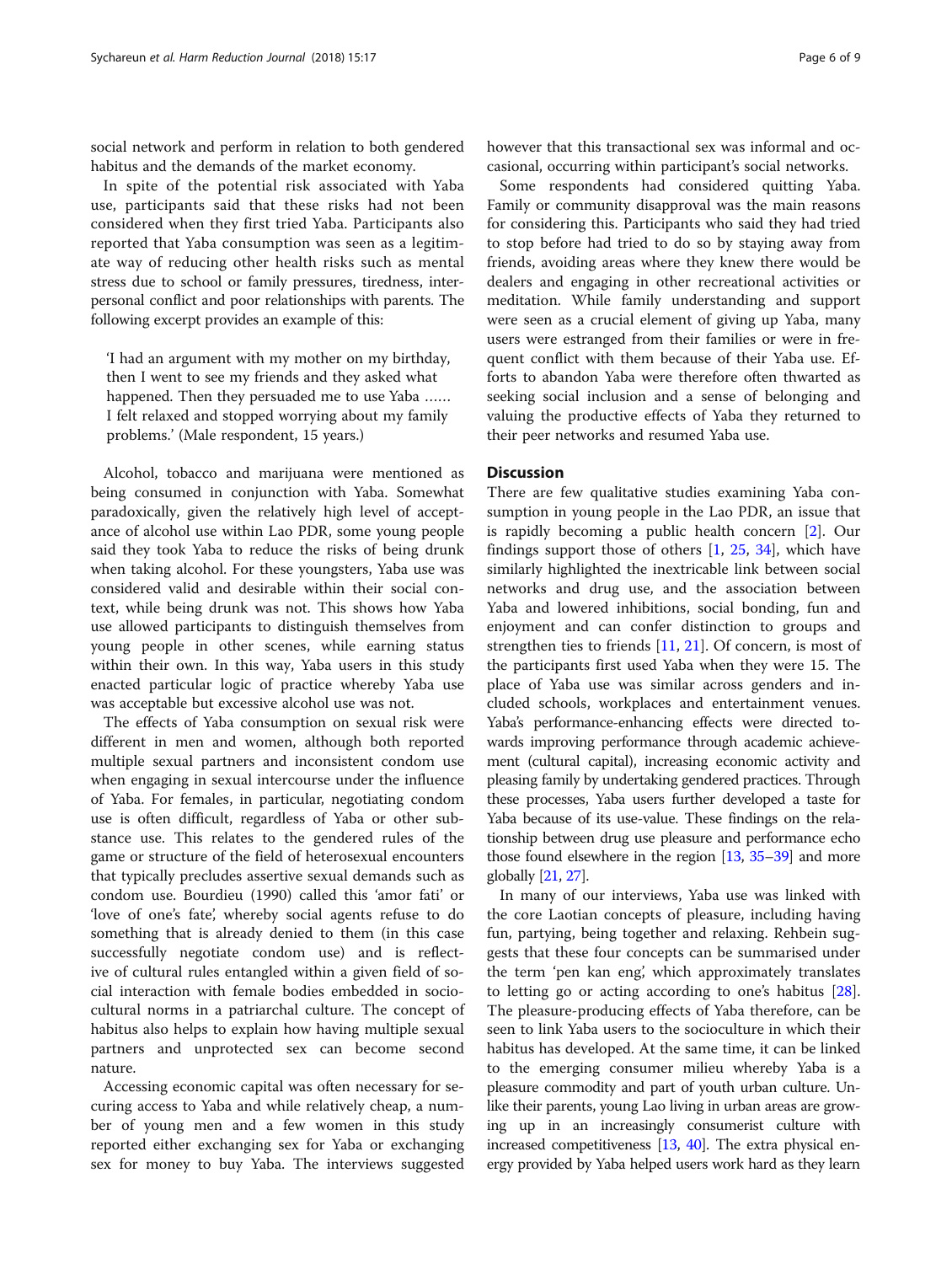to navigate this new environment and its exhortations to economic competitiveness [\[13,](#page-7-0) [28,](#page-7-0) [40,](#page-8-0) [41\]](#page-8-0).

Drug use and the role of social networks observed in this study have been well documented [[1,](#page-7-0) [22](#page-7-0), [24,](#page-7-0) [25](#page-7-0), [34,](#page-8-0) [42](#page-8-0)], and as in other studies, the internalisation of peer norms was evident in participants' accounts. In particular, initiation of Yaba use revealed participants' desire for the maintenance of social capital, with many expressing initially consuming Yaba to avoid social isolation. Bourdieu's work [[16](#page-7-0)–[18\]](#page-7-0) helps us to understand how this happens. Individuals, alone or collectively, consciously, or unconsciously, invest in developing networks of relationships that can be used in the short or longer term [[17\]](#page-7-0). Within these networks, young people's beliefs, in this case about Yaba consumption, become part of their social relationships, conferring status and inclusion within a specific social and cultural context and the normalisation of Yaba use [\[43](#page-8-0)]. Rather than making practices acceptable to the wider society, or pursing social capital for economic gain as conceptualised by Bourdieu [[17,](#page-7-0) [18](#page-7-0)], however, Yaba users converted economic capital (buying Yaba) into social capital or used their social capital (or a combination of economic and social capital to access Yaba) within a particular subgroup solidifying the ties to their Yaba-taking friends, and defining separation from those who do not. A similar pattern has been observed in adolescent tobacco smoking [[44\]](#page-8-0). This type of capital is similar to Thornton's [[45\]](#page-8-0) term 'subcultural capital', whereby clusters of young people organise around specific activities, mindsets, tastes and styles that define their distinctiveness and are highly sought after by the members of a subculture but may be criticised by members of other cultural groups.

The concept of peer pressure has been a prominent concept in drug research with the debate around whether social networks are important because of social selection or social influence on drug use [\[22](#page-7-0), [46,](#page-8-0) [47](#page-8-0)]. In the present study, when discussing initiation to Yaba, participants typically said they were 'persuaded' by friends and felt that not taking Yaba would result in group exclusion, suggesting strong peer pressure. In this sense, Yaba as a symbolic boundary of group inclusion is formed through the routine practices of members with non-users on the 'outside' [\[45](#page-8-0)]. This is in contrast to a study of participants aged 18 to 61 years in Florida where marijuana use was an important part of friendship identity, but, unlike the present study, quitting marijuana did not lead to group exclusion [\[24\]](#page-7-0). In a review of the evidence, Coggans and McKellar concluded that peer preference rather than peer pressure is a more accurate presentation of the role of a peer in drug use initiation [[46](#page-8-0)]. Lunnay and colleagues [\[27\]](#page-7-0) applying the work of Bourdieu to female alcohol consumption, reported that participants consistently rejected the idea of peer

pressure. The suggestion of peer influence in our study may reflect different cultural patterns and habitus compared to where other studies have been performed. The young age of our participants at the time of initiation may also mean they felt more peer pressure [[22\]](#page-7-0). Reinforcing factors such as 'having fun' and being more confident may also play a role, although negative attitudes from wider community members and family did not necessarily stop Yaba use. As we have elucidated drawing on the theory of Pierre Bourdieu, however, practices are a result of individual agency, mediated by the cultural and social structures that determine practice and the socio-cultural meanings they ascribe to objects [\[48](#page-8-0)]. Given young people's social groups or milieu are likely to be congruent, peer 'persuasion' may be more accurately interpreted as peer preference and an area for further research.

There are some potential limitations to this study. Considering that Yaba use was self-reported and was not confirmed with other markers of consumption, this may have created some reporting biases. Also, although the use of peer researchers is a strength of the study that facilitated access to an otherwise difficultto-reach population, there is the possibility that the use of such peers introduced subjective bias into the study. It is also important to note that this study was conducted mainly in urban areas where Yaba are used for recreation and to facilitate work and study. This might differ from the patterns of use in rural areas where it is likely to be primarily used to enhance the productivity of workers in the fields. In addition, with our sample size, it was not possible to develop a more finely grained analysis of specific subgroups of users, but we were able to identify underlying patterns. Finally, transcripts were translated into English, and it is possible that the meaning could have been lost or distorted in the process.

#### Conclusions

The paper provides insights about the context and patterns of Yaba use among young people in Lao PDR. It shows the positive symbolic value that participants allocate to Yaba. This is in stark contrast to the negative symbolism assigned by their families and the community. In terms of public health policy and programme responses, the work of Bourdieu helps to highlight that the understanding of young people's practices, such as illicit drug use, needs to take into consideration that they are agents of their own lives, pursuing their own trajectories, situated within their own socio-economic, cultural and relational worlds. What this implies is that developing interventions to minimise Yaba use should examine indepth how young people interpret and understand drug use, its dynamics and the relationships and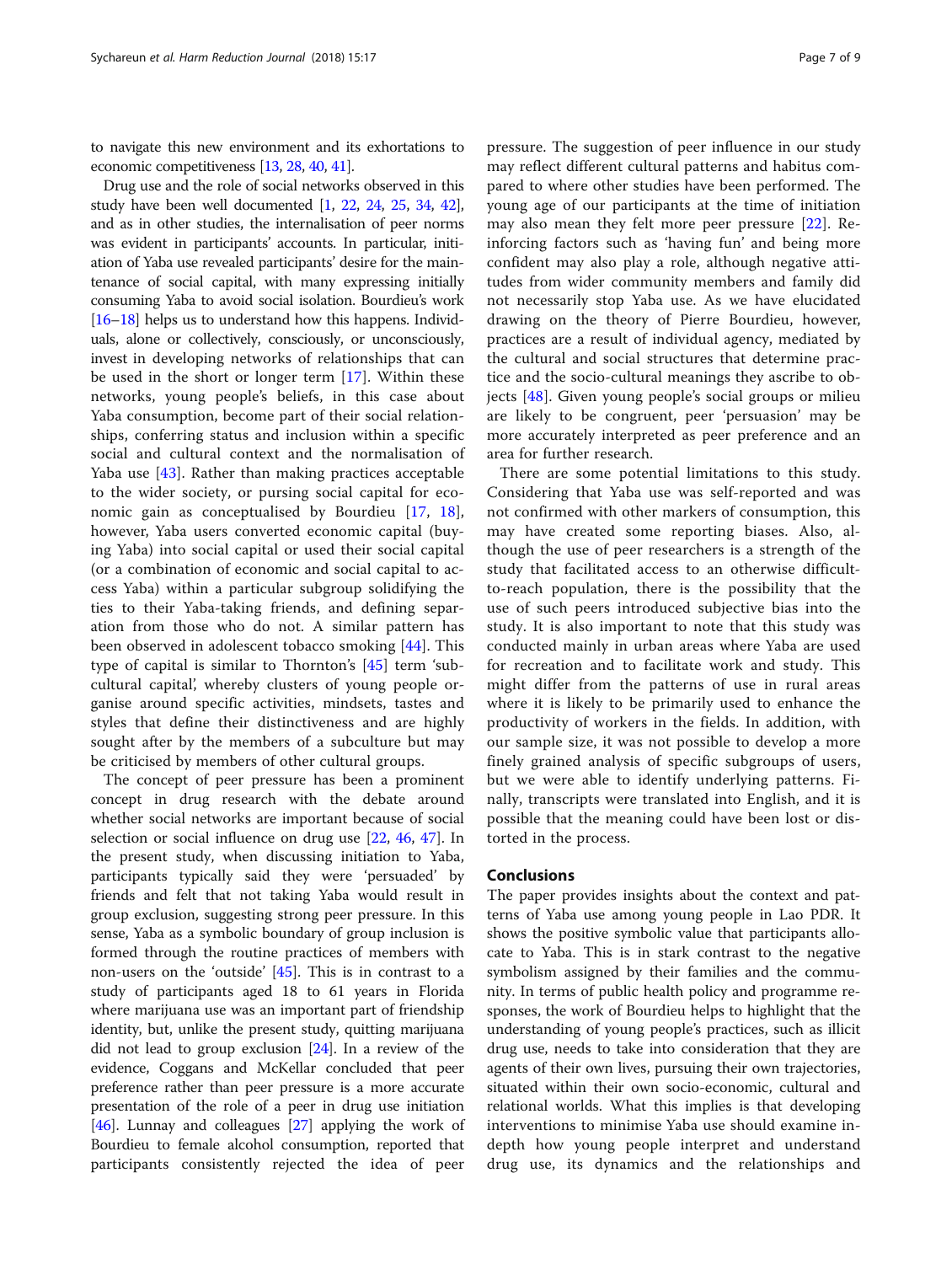<span id="page-7-0"></span>resources that mediate practices. From this perspective, the demonising of Yaba users is unlikely to be effective. Ultimately, what is needed is a more nuanced, multi-faceted understanding of the reasons behind young people's consumption choices in order to design more effective public health strategies. Such strategies will need to take account of the social, cultural and economic drivers of unhealthy consumption practices.

#### Abbreviations

ATS: Amphetamine-type stimulants; AusAID: Australian Agency for International Development; FGD: Focus group discussions; PDR: People's Democratic Republic

#### Acknowledgements

The project was implemented collaboratively by the Burnet Institute, the Center for HIV, AIDS and STI (CHAS), and the University of Health Sciences (UHS) in Lao PDR.

#### Funding

Financial support for this project was provided by the Asia Transboundary Section of Australian Agency for International Development (AusAID), under the auspices of the Illicit Drug Initiative.

The funding body was not involved in the study design; in the collection, analysis and interpretation of data; in the writing of the report or in the decision to submit the article for publication.

#### Availability of data and materials

Data is available on request to the corresponding author.

#### Authors' contributions

VS, BS, NC, AF, RP and NT conceived the study and participated in its design, coordination and analysis. VS, BS, NC and AF collected and analysed the data. JD and VS wrote the initial report, and JD prepared the first draft of the manuscript. All authors participated in drafting the manuscript and read and approved the submitted manuscript.

#### Ethics approval and consent to participate

The research proposal received formal ethical approval from the National Ethical Committee for Health Research, Ministry of Health in March 2008 (Ref: 168/NECHR), Lao PDR.

#### Consent for publication

N/A

#### Competing interests

The authors declare that they have no competing interests.

#### Publisher's Note

Springer Nature remains neutral with regard to jurisdictional claims in published maps and institutional affiliations.

#### Author details

1<br>University of Health Sciences, Vientiane, Lao People's Democratic Republic.<br><sup>2</sup>Burnot Institute in Laos Luangprabang Poad, Building 06, 24/03, Ban Sibor <sup>2</sup>Burnet Institute in Laos, Luangprabang Road, Building 06, 2A/03, Ban Sihom, Vientiane, Lao People's Democratic Republic. <sup>3</sup>The Peter Doherty Institute for Infection and Immunity, University of Melbourne, Melbourne, Australia. 4 Research Institute of Health Sciences, Chiang Mai University, Chiang Mai, Thailand. <sup>5</sup>Johns Hopkins, Bloomberg School of Public Health, Baltimore, MD, USA. <sup>6</sup>Faculty of Biomedical Sciences, School of Public Health, University of Queensland, Herston Road, Herston, Queensland 4006, Australia.

#### Received: 19 October 2017 Accepted: 12 March 2018 Published online: 02 April 2018

#### References

1. Cohen A. Crazy for Ya Ba: methamphetamine use among northern Thai youth. Int J Drug Policy. 2014;25(4):776–82.

- 2. Global SMART Programme, The Challenge of Synthetic Drugs in East and South-East Asia. Trends and Patterns of Amphetamine-type Stimulants and New Psychoactive Substances. Vienna: United Nations Office on Drugs and Crime;2017.
- 3. United Nations Office on Drugs and Crime, World Drug Report. Vienna: United Nations Office on Drugs and Crime; 2017.
- 4. Devaney M, Reid G, Baldwin S. Prevalence of illicit drug use in Asia and the Pacific. Drug Alcohol Rev. 2007;26(1):97–102.
- 5. Barr A, Panenka W, Macewan G, Thornton A, Lang D, Honer W, Lecomte T. The need for speed: An update on methamphetamine addiction. J Psychiatry Neurosci. 2006;31(5):01–313.
- 6. Semple SJ, Patterson TL, Grant I. The context of sexual risk behavior among heterosexual methamphetamine users. Addict Behav. 2004;29(4):807–10.
- 7. Volkow ND, Wang G-J, Fowler JS, Telang F, Jayne M, Wong C. Stimulantinduced enhanced sexual desire as a potential contributing factor in HIV transmission. Am J Psychiatr. 2007;164(1):157–60.
- 8. Molitor F, Truax SR, Ruiz JD, Sun RK. Association of methamphetamine use during sex with risky sexual behaviors and HIV infection among noninjection drug users. West J Med. 1998;168(2):93–7.
- 9. UNDP. Country analysis report: Lao People's Democratic Republic. UNDP: Vientiane, Lao PDR; 2015.
- 10. Global SMART Programme. Patterns and trends of amphetamine-type stimulants and other drugs: Challenges for Asia and the Pacific. Vienna: United Nations Office on Drugs and Crime; 2013.
- 11. Cohen A. Crazy for Ya Ba: methamphetamine use among northern Thai youth. Int J Drug Policy. 2015;25
- 12. Cohen PT. Symbolic dimensions of the anti-opium campaign in Laos. Aust J Anthropol. 2013;24(2):177–92.
- 13. Lyttleton C. Relative pleasures: drugs, development and modern dependencies in Asia's Golden Triangle. Dev Chang. 2004;35(5):909–35.
- 14. Statistical Bulletin 2017—problem drug use [[http://www.emcdda.europa.eu/](http://www.emcdda.europa.eu/data/stats2017/pdu_en) [data/stats2017/pdu\\_en\]](http://www.emcdda.europa.eu/data/stats2017/pdu_en). Accessed 6 Mar 2018.
- 15. Phimphachanh C, Menorath S, Sychareun V, Manivong S, Phengsavanh A, Liddell S, Fischer A, Chanlivong N, Thomson N, Power R. Amphetamine type stimulant use and sexually transmitted infection risk among young people in Vientiane capital and Vientiane Province, Lao PDR. Melbourne: Burnet Institute; 2009.
- 16. Bourdieu P. Distinction. London: Routledge and Kegan; 1984.
- 17. Bourdieu P. The forms of capital. In: Richardson JG, editor. Handbook of theory and research for the sociology of education. New York: Greenwood Press; 1986. p. 241–58.
- 18. Bourdieu P. The logic of practice. Stanford: Stanford University Press; 1990.
- 19. Crawshaw P, Bunton R. Logics of practice in the 'risk environment'. Health Risk Soc. 2009;11(3):269–82.
- 20. Emirbayer M, Johnson V. Bourdieu and organizational analysis. Theory Soc. 2008;37(1):1–44.
- 21. Moore D. Erasing pleasure from public discourse on illicit drugs: on the creation and reproduction of an absence. Int J Drug Policy. 2008;19(5):353–8.
- 22. Bohnert ASB, Bradshaw CP, Latkin CA. A social network perspective on heroin and cocaine use among adults: evidence of bidirectional influences. Addiction. 2009;104(7):1210–8.
- 23. Moyle L, Coomber R. Bourdieu on supply: utilizing the 'theory of practice' to understand complexity and culpability in heroin and crack cocaine userdealing. Eur J Criminol. 2017;14(3):309–28.
- 24. Belackova V, Vaccaro CA. "A friend with weed is a friend indeed": understanding the relationship between friendship identity and market relations among marijuana users. J Drug Issues. 2013;43(3):289–313.
- 25. Sharland E. Young people, risk taking and risk making: some thoughts for social work. Br J Soc Work. 2006;36(2):247–65.
- 26. Grenfell M. Pierre Bourdieu: key concepts. Stocksfield: Acumen Publishing; 2008.
- 27. Lunnay B, Ward P, Borlagdan J. The practise and practice of Bourdieu: the application of social theory to youth alcohol research. Int J Drug Policy. 2011;22(6):428–36.
- 28. Rehbein B. Globalization, cultureand society in Laos. London: Routledge; 2007.
- 29. Patton MQ. Utilization focused evaluation 4th edn. Thousand Oaks, California: Sage; 2008.
- 30. Mays N, Pope C. Quality in qualitative health research. In: BMJ Books. London: BMJ Books; 2000. p. 89–102.
- 31. Maxwell JA. Using numbers in qualitative research. Qual Inq. 2010;16(6):475–82.
- 32. Creswell JW. Research design: qualitative, quantitative and mixed methods approaches. 3rd ed. London: Sage; 2009.